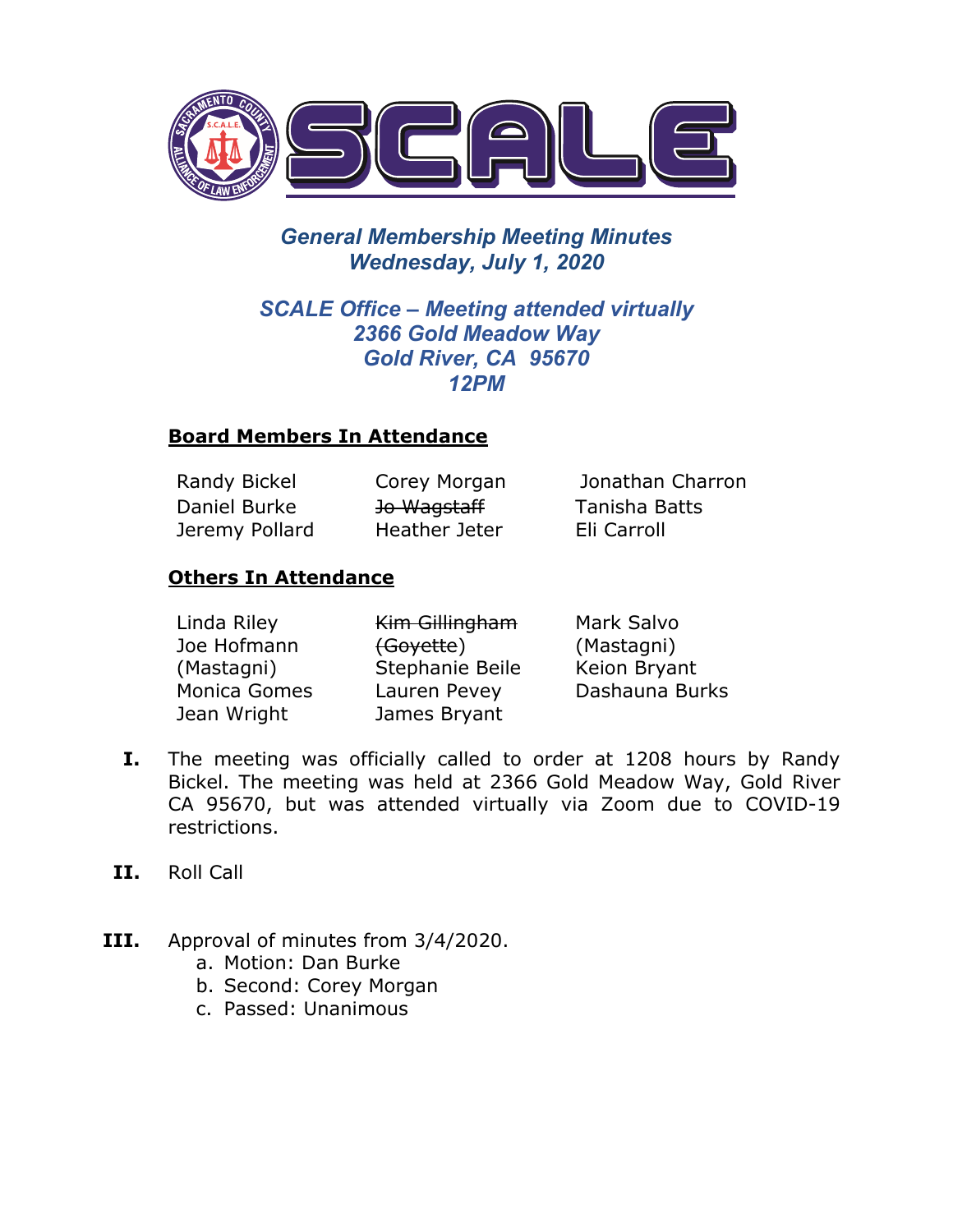### **IV. Treasurer's Report**

| Accounts (6/30/2020)     |              |            |
|--------------------------|--------------|------------|
| General Fund 6222        |              | 113,058.28 |
| Legal Defense Fund 3903  |              | 73,647.17  |
| PAC Fund 3911            |              | 19,987.13  |
| Savings 7915             |              | 126,346.03 |
| Wells Fargo Office Acct. |              | 1,567.80   |
| Debit Card Acct.         |              | 608.97     |
|                          | <b>Total</b> | 335,215.38 |
|                          |              |            |

**Fidelity (6/30/2020) 263,255.74**

### **Total Cash and Investments 598,471.12**

Motion: Jonathan Charron Second: Tanisha Batts Passed: Unanimous

#### **V. Old Business**

- A. Welcome New Representatives for Coroner and Supervisors
	- a. Heather Jeter has joined the Board as the Supervisor representative.
	- b. Eli Carroll has joined the Board as the Coroner Representative.
- B. Bylaws Revision Committee Meeting
	- a. We are at the point where the finalization is about ready. The language is close to being ready for the membership to review and vote on.
- C. Police Officer On-Duty Injury Presuptions SB 416 Update
	- a. Randy has reached out twice with little to no response back. He will reach out a third time.
- D. SCALE App and Facebook page